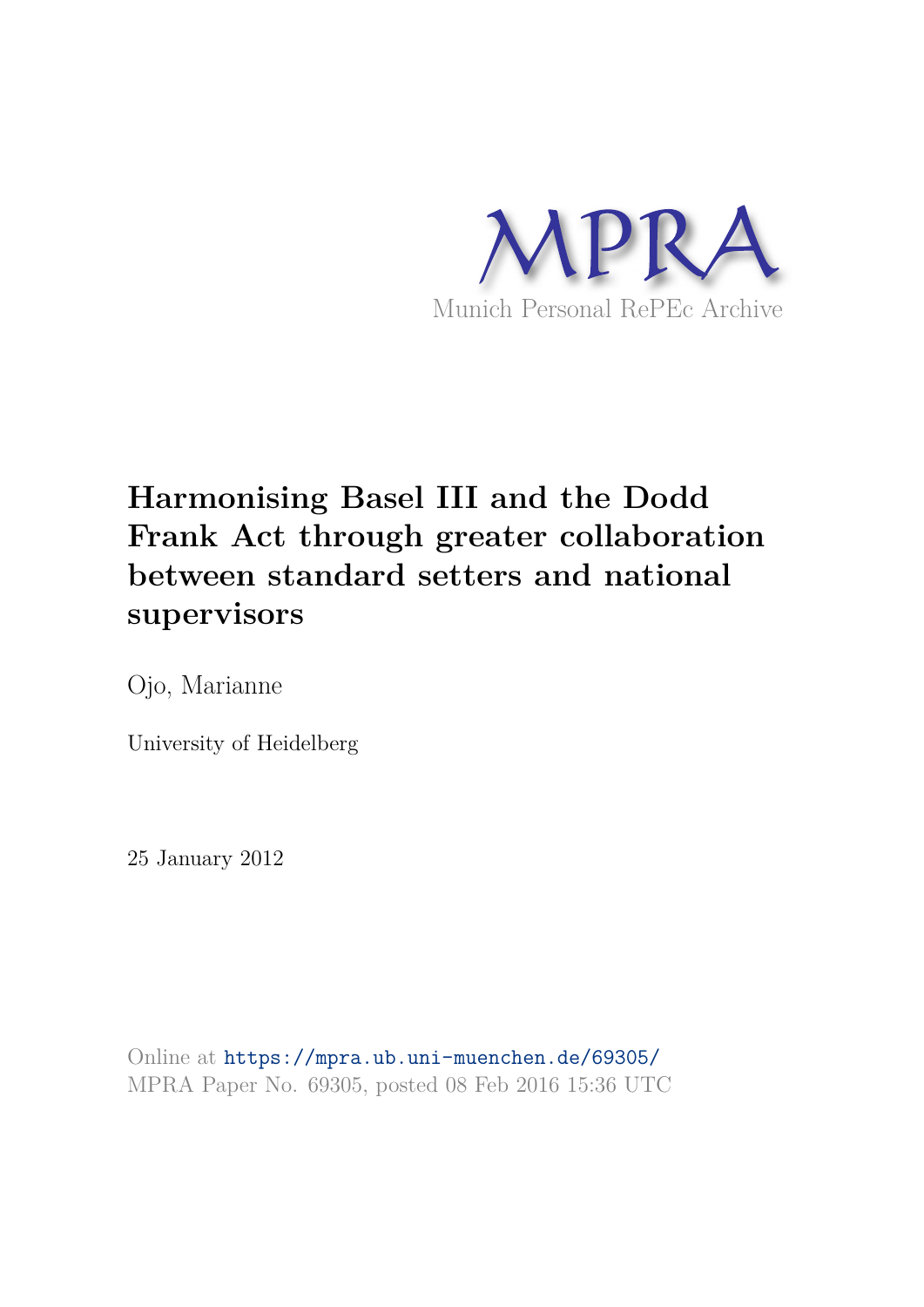### ABSTRACT

Having considered a vital means whereby the Basel III framework and the Dodd Frank Act could achieve a respectable degree of harmonization, in the paper which precedes this, namely, the paper on "Harmonising Basel III and the Dodd Frank Act through International Accounting Standards – Reasons why International Accounting Standards Should Serve as "Thermostats", this paper considers another important means of effectively achieving the aims and objectives of these important and major regulatory reforms aimed at achieving greater financial stability.

In so doing, it will highlight challenges encountered by the Basel III framework, as well as that encountered by the Dodd Frank Act – particularly in the areas of enforcement, coordination and communication. In facilitating better enforcement, the need for high level principles, bright line rules and a more effective mandate will be emphasized. Furthermore, a system whereby greater collaboration between standard setters and national supervisors can be better facilitated requires effective coordination and communication mechanisms aimed at ensuring that vital decisions and information are communicated timely, accurately, effectively and completely.

Keywords: financial stability, Volcker Rule, Basel III, Dodd Frank, European Systemic Risk Board, supervisors, Basel Committee, coordination, information asymmetry, regulation, high level principles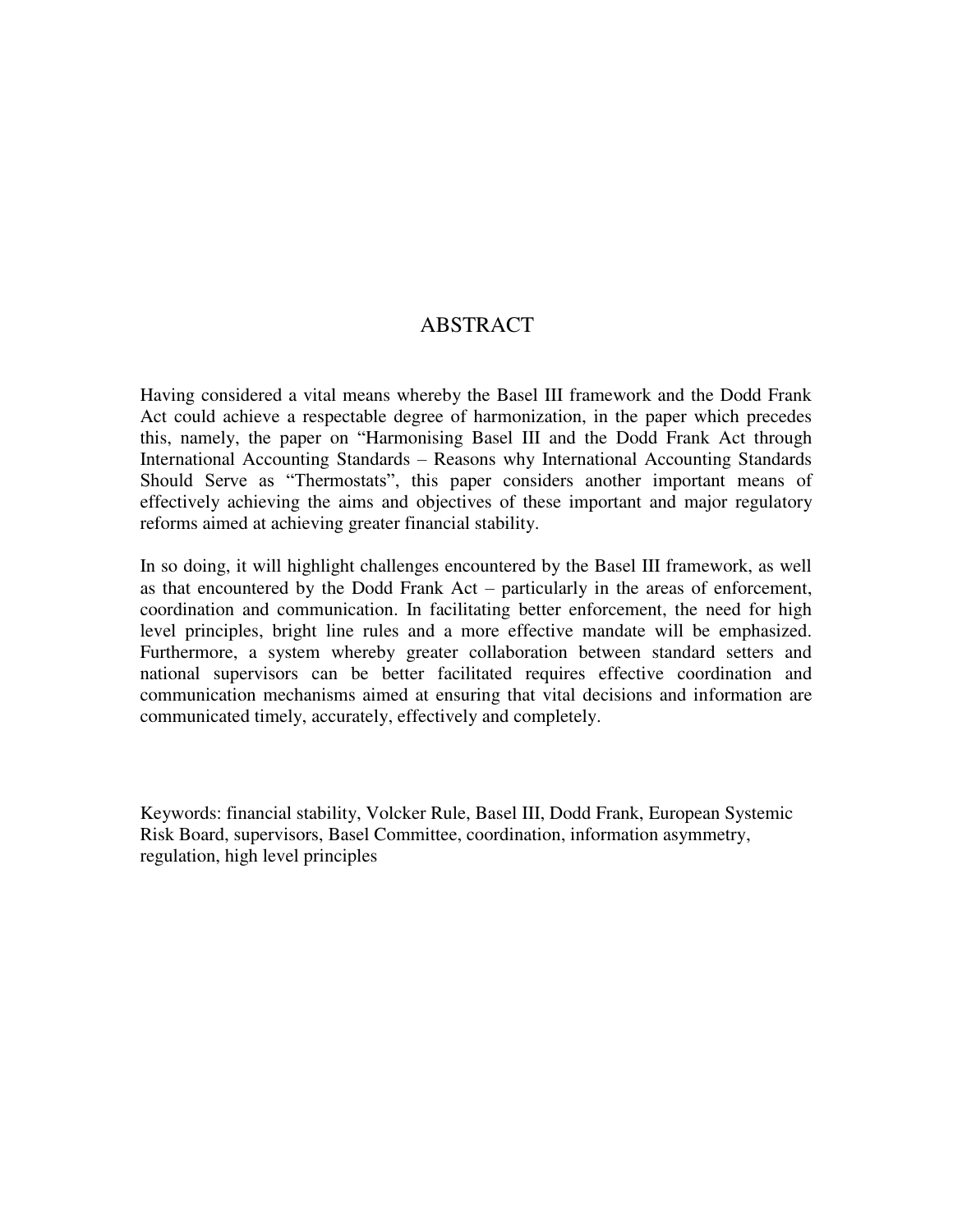## Harmonising Basel III and the Dodd Frank Act Through Greater Collaboration Between Standard Setters and National Supervisors

*Marianne Ojo<sup>1</sup>*

#### **A. Introduction**

Basel III and Dodd Frank macro prudential measures aimed at facilitating financial stability will, to a significant extent, realize their desired results where consistently applied across respective and applicable jurisdictions. Furthermore, enhanced transparency in relation to vital issues which include Basel internal credit models will help facilitate market discipline. With regards to efforts aimed at harmonizing Basel and Dodd Frank requirements, national supervisors will play crucial roles in the translation of the Basel Committee's standards, as well as Dodd Frank requirements into national legislation.

Three important actors are involved in the link between macro prudential power players - namely; standard setters, central banks and national supervisors.

Micro prudential supervisors generally enforce rules whilst macro prudential coordinating bodies could establish rules which the micro prudential supervisor implements.<sup>2</sup> As a result, there is need for clear unambiguous mandate and consistency in the application of standards, recommendations and regulations.

However, "even where another agency has the power to determine micro prudential instruments and even though macro prudential standard setters write laws which are being enforced by national supervisors, such supervisors still operate with autonomy and accountability".<sup>3</sup> Such need for autonomy and accountability, as well as ensuring consistent application of decisions regarding the composition of regulatory capital (as well as consistency in the application of other standards) across jurisdictions, also provides greater justification for "clear and unambiguous" mandate.

l

<sup>&</sup>lt;sup>1</sup> Visiting Scholar, University of Heidelberg, Legal Scholarship Network Email: marianneojo@hotmail.com

<sup>&</sup>lt;sup>2</sup> However, some micro prudential supervisors are endowed with the authority to issues rules and regulations. See Bank for International Settlements, "Central Bank Governance and Financial Stability" A Report by a Study Group May 2011 <http:www.bis.org/publ/othp14.pdf> at page 56

<sup>&</sup>lt;sup>3</sup> See ibid at page 60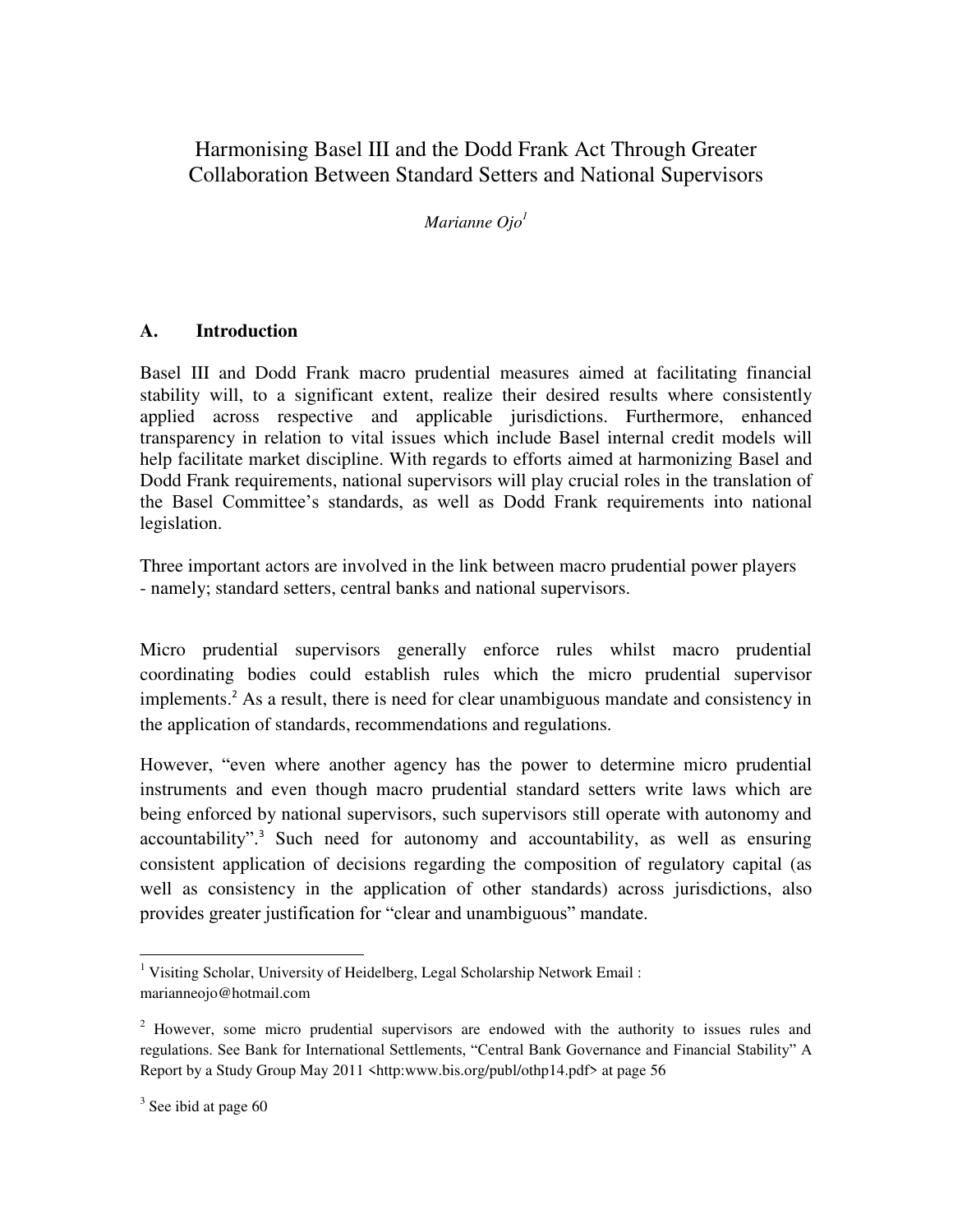The stipulation of objectives in a "clear and explicit" manner, is considered<sup>4</sup> to be "a powerful way of achieving clarity about the mandate. The articulation of a financial stability strategy within a clearly specified mandate being one such possibility of achieving clarity about the mandate – for example, by embedding the highest level objectives in statute, and then amplifying and interpreting the evolving understanding of what they imply for policy through high level strategy statements."<sup>5</sup>

However, even though advantages exist in stipulating clear mandates, certain disadvantages also emanate from the stipulation of mandates in a "clear and explicit" way which does not provide for flexibility in relation to an area such as financial stability – an area which, to a large extent, involves contingency issues $<sup>6</sup>$  and uncertainty.</sup>

#### **B. Macro Prudential Oversight Frameworks**

l

The complementary and synergetic natures of functions relating to financial stability, as well as monetary policy setting functions, the need to couple such functions, is reflected by the following macro prudential oversight frameworks:

<sup>&</sup>lt;sup>4</sup> Bank for International Settlements, "Central Bank Governance and Financial Stability" A Report by a Study Group May 2011 <http:www.bis.org/publ/othp14.pdf> at page 30

<sup>&</sup>lt;sup>5</sup> See ibid at pages 30 and 31;It is further added that such arrangements need to ensure the compatibility of financial stability operations with monetary policy responsibilities; see ibid

<sup>&</sup>lt;sup>6</sup> "Given the current state of knowledge about what constitutes financial stability, and its main drivers, attempting to direct policy actions by way of explicit objectives, may create practical difficulties. Three reasons being:

<sup>-</sup> It would be unfortunate if explicit objectives excluded policy options which turn out to be favorable

<sup>-</sup> A clear objective statement directing the policy to ensure financial stability, without indicating the limits to which the authorities are prepared to insure private agents against tail risk events, may induce greater risk taking than available policy instruments are able to cope with. -The unpredictability of financial crises

For these reasons, it is important to have flexible legislation which is adaptable to potential changes" see ibid at page 30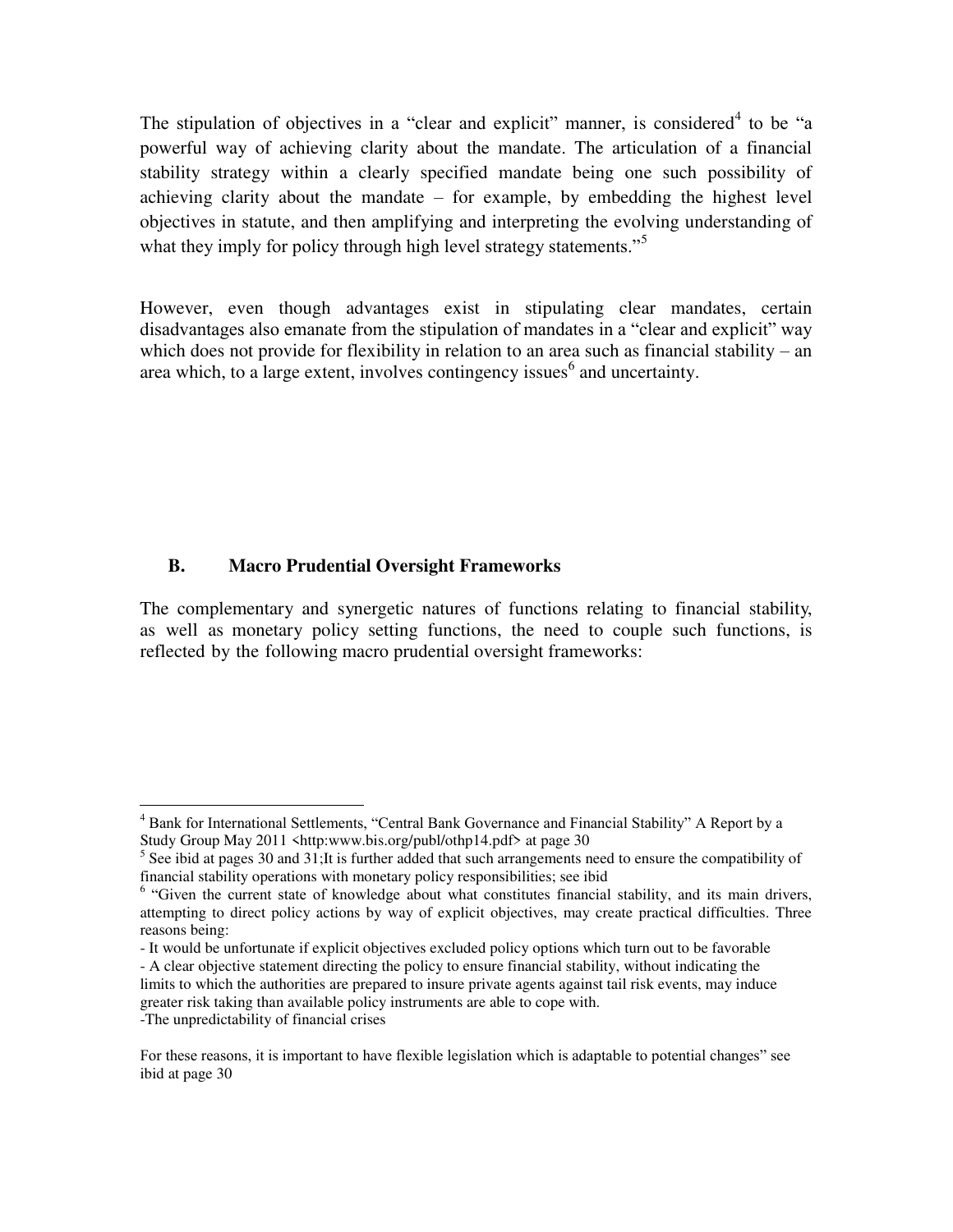|                          | <b>LIK</b>                                                                                                                                                                                                                                                                                                                                                                                                  | US.                                                                                                                                                                                                                                                                                                                                                                                                                                                                    | KU                                                                                                                                                                                                                                                                                                                                                                                                                                                                                                                                                                                                                                                                            |
|--------------------------|-------------------------------------------------------------------------------------------------------------------------------------------------------------------------------------------------------------------------------------------------------------------------------------------------------------------------------------------------------------------------------------------------------------|------------------------------------------------------------------------------------------------------------------------------------------------------------------------------------------------------------------------------------------------------------------------------------------------------------------------------------------------------------------------------------------------------------------------------------------------------------------------|-------------------------------------------------------------------------------------------------------------------------------------------------------------------------------------------------------------------------------------------------------------------------------------------------------------------------------------------------------------------------------------------------------------------------------------------------------------------------------------------------------------------------------------------------------------------------------------------------------------------------------------------------------------------------------|
| <b>Overanthing Isaly</b> | Financial Policy<br>Committee (FPC)                                                                                                                                                                                                                                                                                                                                                                         | Financial Stability<br>Oversight Council (FSOC)                                                                                                                                                                                                                                                                                                                                                                                                                        | European Systemic Risk<br>Board (ESRB)                                                                                                                                                                                                                                                                                                                                                                                                                                                                                                                                                                                                                                        |
| Sizipe                   | UK financial system                                                                                                                                                                                                                                                                                                                                                                                         | US financial system                                                                                                                                                                                                                                                                                                                                                                                                                                                    | EU-wide financial system                                                                                                                                                                                                                                                                                                                                                                                                                                                                                                                                                                                                                                                      |
| Overall objective        | Protect financial stability by<br>leadilying and addressing<br>aggregate risks and<br>vulnerabilities across the<br>financial system<br>renhancing macroeconomic-<br>stability by addressing<br>imbalances, e.g. dampening the<br>credit cycle                                                                                                                                                              | > Identify risks to financial<br>stability<br>Promote market discipline<br>Respond to emerging threats<br>to the stability of the financial<br>markets                                                                                                                                                                                                                                                                                                                 | Contribute to the prevention<br>or mitigation of risks<br>to financial stability in<br>the EU that arise from<br>developments within the<br>financial system and taking<br>into account<br>macroeconomic.<br>developments, so as to<br>avoid periods of widespread<br>financial distress<br>Contribute to a smooth<br>functioning of the internal<br>market                                                                                                                                                                                                                                                                                                                   |
| Rate of central Institu  | The Bank of England has a<br>key role as chairing and having<br>majority on FPC<br>Can direct prudential<br>interventions and supervision<br>by PRA via FPC<br>PRA is a subsidiary of the Bank<br>of Esigland<br>The Bank of England oversees<br>CCPa, settlement systems and<br>payment systems<br>The Bank of England is lead<br>resolution authority                                                     | The Federal Reserve Board<br>has significant role as<br>maceo- and micro-prudential<br>regulator of systemic firms,<br>including authority to<br>require reports and conduct<br>examinations of certain non-<br>bank financial companies and<br>bank holding companies<br>However, the Federal Reserve<br>Board does not chair the<br>FSOC. The Treasury lus the<br>coordinating role                                                                                  | Hole of the ECB<br>The ECB President has a<br>key role as chairing both<br>the General Board and the<br><b>Steering Committee</b><br>(at least first five years)<br>The ECB shall cosure a<br>Secretariat, and thereby<br>provide analytical,<br>statistical, logistical and<br>administrative support to<br>the ESRB<br>Robe of NCBs<br>All 27 NCB Governors<br>are voting members on the<br>General Board<br>Four NCB Governors are<br>on the Steering Committee-<br>> NCBs provide staff to<br>support the Secretariat of<br>the ESRB<br>> NCBs bring<br>macro-prudential<br>competence and provide<br>understanding of effects<br>of interventions in all EU<br>countries |
| Crisis memagement        | The FPC will be involved in<br>decisions to deploy regulatory<br>tools for crisis management<br>purposes<br>The Bank of England in its<br>role as central bank, prudential<br>regulator and resolution<br>authority will be responsible<br>for designing and executing<br>the response to an emerging<br>financial crisis<br>HM Treasury will control any<br>decisions involving the use of<br>public funds | The FSOC will be involved in<br>decisions to deploy regulatory<br>tools for crisis management<br>purposes<br>The Federal Reserve in its role<br>as central bank, prodential<br>regulator and resolution<br>authority will be responsible<br>for designing and executing<br>the response to an emerging<br>financial crisis<br>The Treasury will control any<br>decisions involving the use of<br>public funds<br>The FDIC will act as Orderly<br>Liquidation Authority | The ESRB does not have<br>explicit tasks and powers<br>on crisis management, apart<br>from the power to advise<br>the Council on the existence<br>of an emergency situation                                                                                                                                                                                                                                                                                                                                                                                                                                                                                                   |

Source: European Central Bank, Financial Stability Review December 2010 at page 61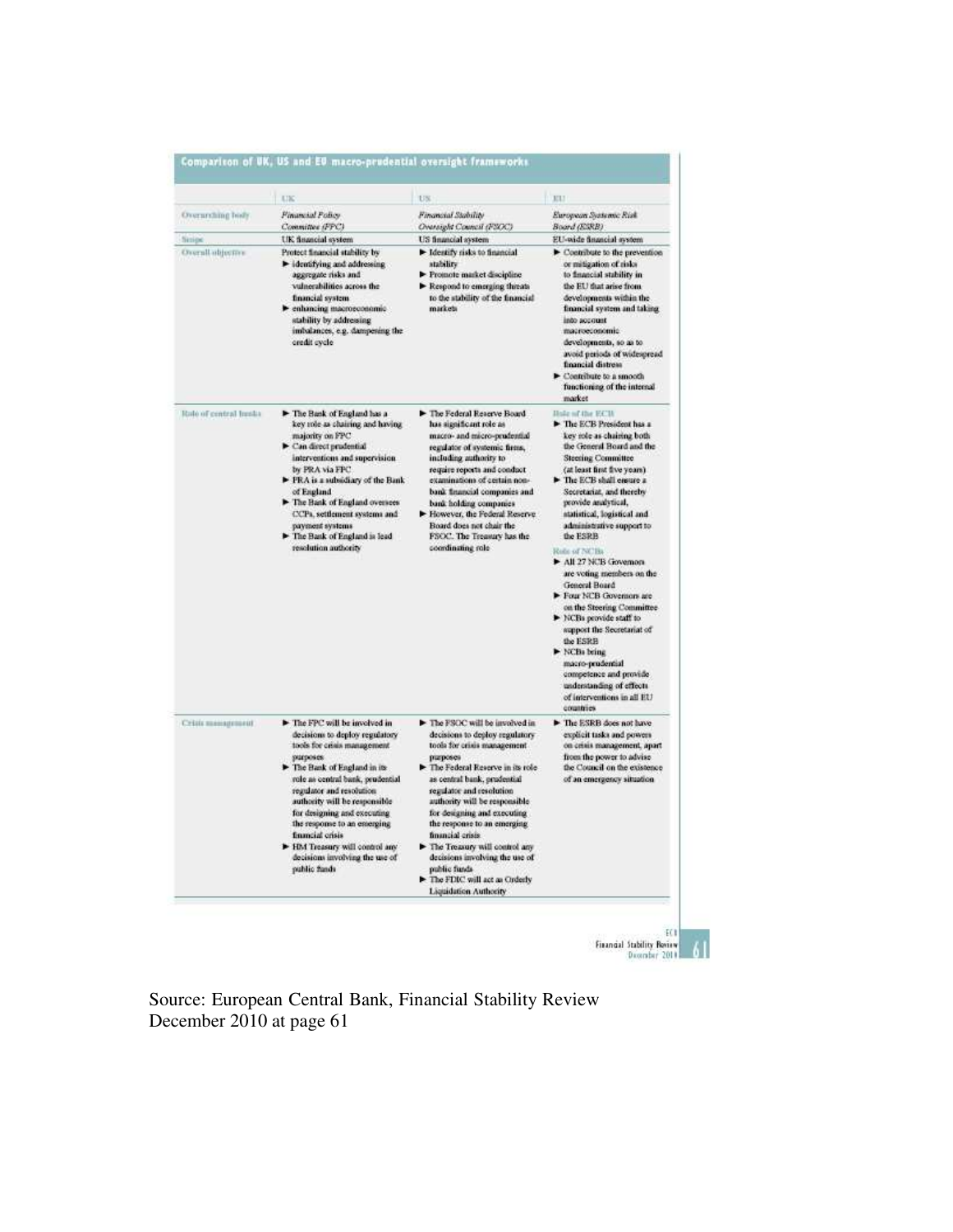#### **The European Systemic Risk Board (ESRB)**

Establishment and Objectives

Whilst the US Financial Stability Oversight Council was established by the US Dodd Frank Act, the European Systemic Risk Board (ESRB) was established on the basis of Article 95 of the EC Treaty as "a body without legal personality."

The objective of the ESRB is considered to be three fold:<sup>8</sup>

- Developing a European macro prudential perspective to address the problem of fragmented individual risk analysis at national level
- Enhancing the effectiveness of early warning mechanisms by improving the interaction between micro and macro prudential analysis
- Allowing for risk assessments to be translated into action by the relevant authorities.

#### **C. The Need for Greater and More Commanding Mandate, High Level Principles and More Effective Enforcement.**

I. Non Binding Powers of the ESRB

l

Article 5 of the Regulations<sup>9</sup> states that the ESRB "will not have any binding powers to impose measures on Member States or national authorities." Instead, Commission proposals describe the ESRB as a "reputational body with a high level composition that should influence the actions of policy makers and supervisors by means of its moral authority."

By virtue of Article 95 of the EC Treaty, mandate is also given to the ESRB to request for information from national supervisors where such information has not been provided.

<sup>&</sup>lt;sup>7</sup> "The legal basis on which the ESRB has been established endows it with a mandate which covers the entire financial sector without exceptions." See International Association of Risk and Compliance Professionals (IARCP), "The European Systemic Risk Board " < [http://european-systemic-risk-board.com>](http://european-systemic-risk-board.com/)

<sup>&</sup>lt;sup>8</sup> See House of Commons Select Committees, "The Committee's Opinion on Proposals for European Financial Supervision" < http://www.publications.parliament.uk/pa/cm200910/cmselect/cmeuleg/5 i/5i04.htm>

<sup>&</sup>lt;sup>9</sup> 13648/09, Explanatory Memorandum and Commission Staff Working Document Accompanying Document to the Proposal for a Regulation of the European Parliament and of the Council on Community Macro Prudential Oversight of the Financial System and Establishing a European Systemic Risk Board.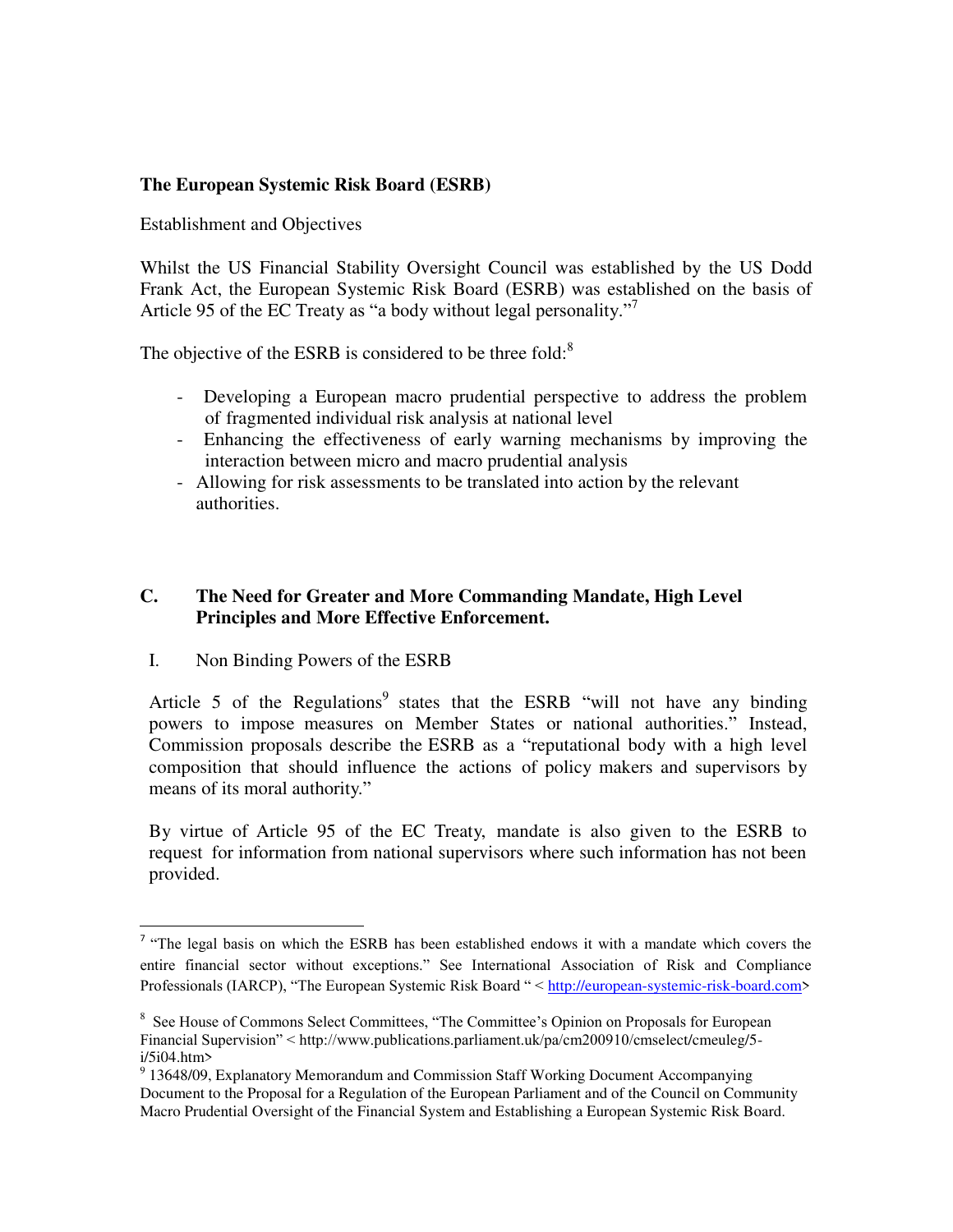Owing to the non-legally binding effects of the ESRB's recommendations, its authority (or the ability of other authorities to comply with its instructions or mandate) may be questioned. However, its recommendations cannot simply be ignored. Addressees of recommendations must state whether they agree with its recommendations or not."<sup>10</sup>

The inability of the ESRB to issue binding recommendations has led some to describe it as a "toothless talking shop" which will duplicate activities already undertaken by other national and international institutions.<sup>11</sup>

#### II. Challenges Faced By the Volcker Rule

 $\overline{a}$ 

In his testimony,<sup>12</sup> Tarullo highlights the challenges encountered in the implementation of statutory provisions relating to the Volcker Rule<sup>13</sup>. Problems highlighted not only embrace the fact that "the statutory definition of a fund covered under the Volcker Rule is quite broad, but also the fact that the statute also quite broadly prohibits any banking entity that serves as the investment manager, adviser, or sponsor to a covered fund, or that organizes and offers a covered fund, from engaging in certain transactions with the fund, including lending to, or purchasing assets from, the fund." Further identified challenging tasks which are involved in the implementation of the statutory provisions relate to the distinction between prohibited proprietary trading activities and permissible

 $10$  "Given its wide scope and the sensitivity of its missions, the ESRB is not to be conceived as a body with legal personality and binding powers but rather as a body drawing its legitimacy from its reputation for independent judgments, high quality analysis and sharpness in its conclusions." See International Association of Risk and Compliance Professionals (IARCP), "The European Systemic Risk Board " < http://european-systemic-riskboard.com>

<sup>&</sup>lt;sup>11</sup> See House of Commons Select Committees, "The Committee's Opinion on Proposals for European Financial Supervision" < http://www.publications.parliament.uk/pa/cm200910/cmselect/cmeuleg/5-Financial Supervision" < http://www.publications.parliament.uk/pa/cm200910/cmselect/cmeuleg/5 i/5i04.htm>

 $12$  See D Tarullo, "The Volcker Rule" Testimony before the Subcommittee on Capital Markets and Government Sponsored Enterprises and the Subcommittee on Financial Institutions and Consumer Credit, Committee on Financial Services, U.S. House of Representatives, Washington, D.C. January 18, 2012<http://www.federalreserve.gov/newsevents/testimony/tarullo20120118a.htm>

<sup>&</sup>lt;sup>13</sup> "The statutory provisions that make up the Volcker Rule generally prohibit banking entities from engaging in two types of activities: 1) proprietary trading and 2) acquiring an ownership interest in, sponsoring, or having certain relationships with a hedge fund or private equity fund (each a covered fund). These statutory provisions apply, in general, to insured depository institutions; companies that control an insured depository institution; and foreign banks with a branch, agency, or subsidiary bank in the United States, as well as to an affiliate of one of these entities. " See ibid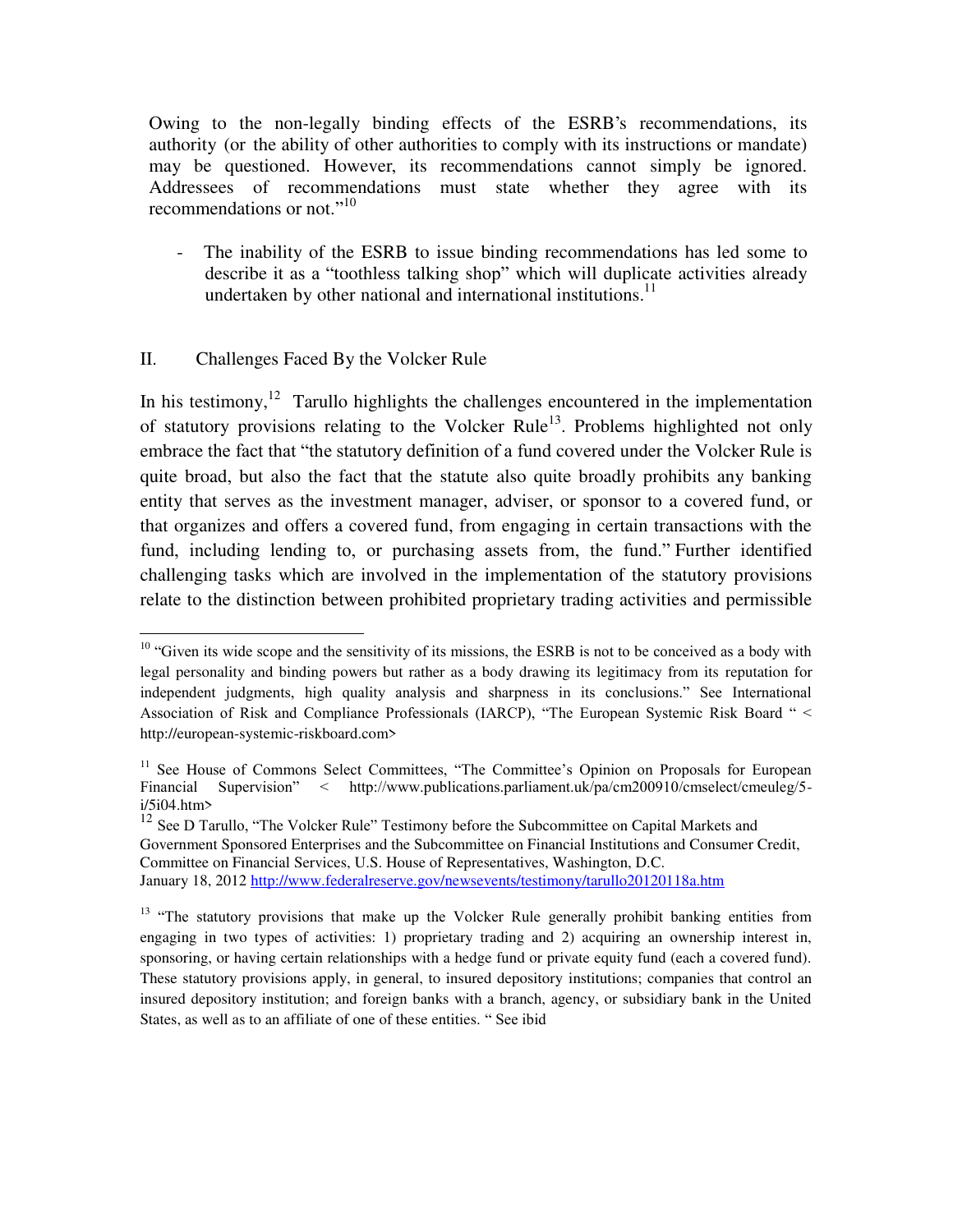market-making activities. This distinction, it is added "is important because of the key role that market makers play in facilitating liquid markets in securities, derivatives, and other assets. The distinction between prohibited proprietary trading and permissible market making can be difficult to draw, because these activities share several important characteristics."

In recommending means whereby greater demarcation between proprietary trading and permissible market could be achieved, two options are put forward:

A simpler option which embraces

- High-level principles for differentiating prohibited and permitted activities and then leaving it to the firms to self-report violations based on internal models or other devices, presumably with compliance and systems monitoring by regulatory agencies.

A second alternative which would be to:

 $\overline{a}$ 

- Establish definitive bright lines for determining whether an activity is permitted or prohibited. This approach, in his opinion, is considered to be very difficult in practice, based on the current information and data, because of the many asset classes, as well as business models, and transaction types covered by the statutory provisions.

As reiterated at the end of the introductory section, even though advantages exist in stipulating clear mandates, certain disadvantages also emanate from the stipulation of mandates in a "clear and explicit" way which does not provide for flexibility in relation to an area such as financial stability – an area which, to a large extent, involves contingency issues<sup>14</sup> and uncertainty. In achieving a certain and desired level of

<sup>&</sup>lt;sup>14</sup> "Given the current state of knowledge about what constitutes financial stability, and its main drivers, attempting to direct policy actions by way of explicit objectives, may create practical difficulties. Three reasons being:

<sup>-</sup> It would be unfortunate if explicit objectives excluded policy options which turn out to be favorable

<sup>-</sup> A clear objective statement directing the policy to ensure financial stability, without indicating the limits to which the authorities are prepared to insure private agents against tail risk events, may induce greater risk taking than available policy instruments are able to cope with. -The unpredictability of financial crises

For these reasons, it is important to have flexible legislation which is adaptable to potential changes" see ibid at page 30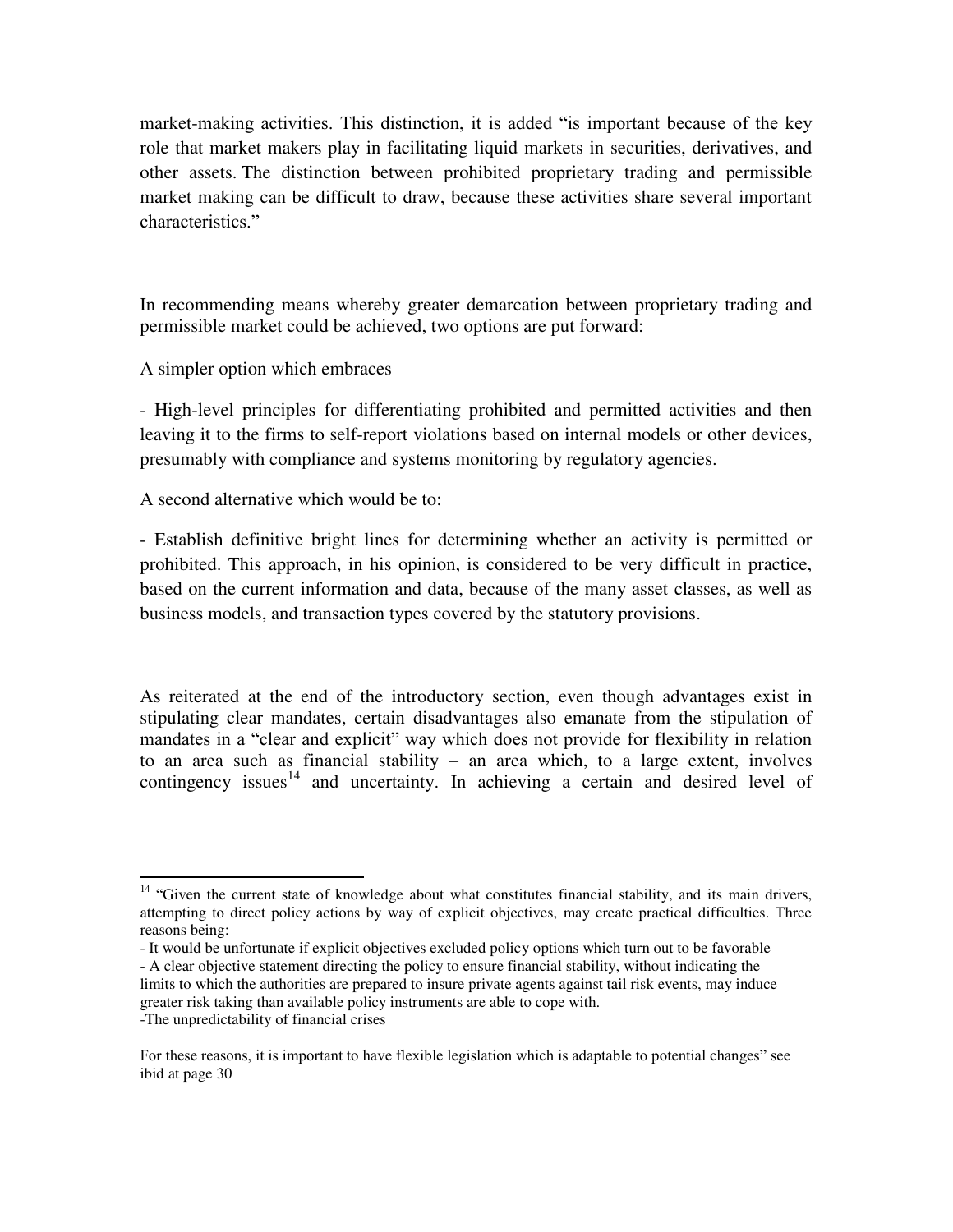flexibility, a combination of bright line rules and high level principles is therefore recommended.<sup>15</sup>

#### **D. Conclusion**

l

Non binding powers of the European Systemic Risk Board (ESRB), as well as lack of effective enforcement mechanisms (in the form of adequate levels of bright line rules and high level principles) – as illustrated by the statutory provisions implementing the Volcker Rule have been identified in this paper as being areas in need of redress. The Basel Committee is also a body which is in need of greater authority and more binding powers which would also require the incorporation of high level principles and bright line rules. Just as more effective coordination and communication would be required between standard setters and supervisors such as the Basel Committee and national supervisors involved in the implementation of Basel III and the Dodd Frank Act regulatory reforms, clearer and more "authoritative" mandates are essential in ensuring that the goals of financial stability are achieved.

<sup>&</sup>lt;sup>15</sup> For further information relating to the importance of a combination between bright line rules and high level principles and the need to attain the level of flexibility which derives from a combination of these, see M Ojo, "Building on the Trust of Management: Overcoming the Paradoxes of Principles Based Regulation" Banking and Financial Services Policy Report Volume 30 No 7 July 2011